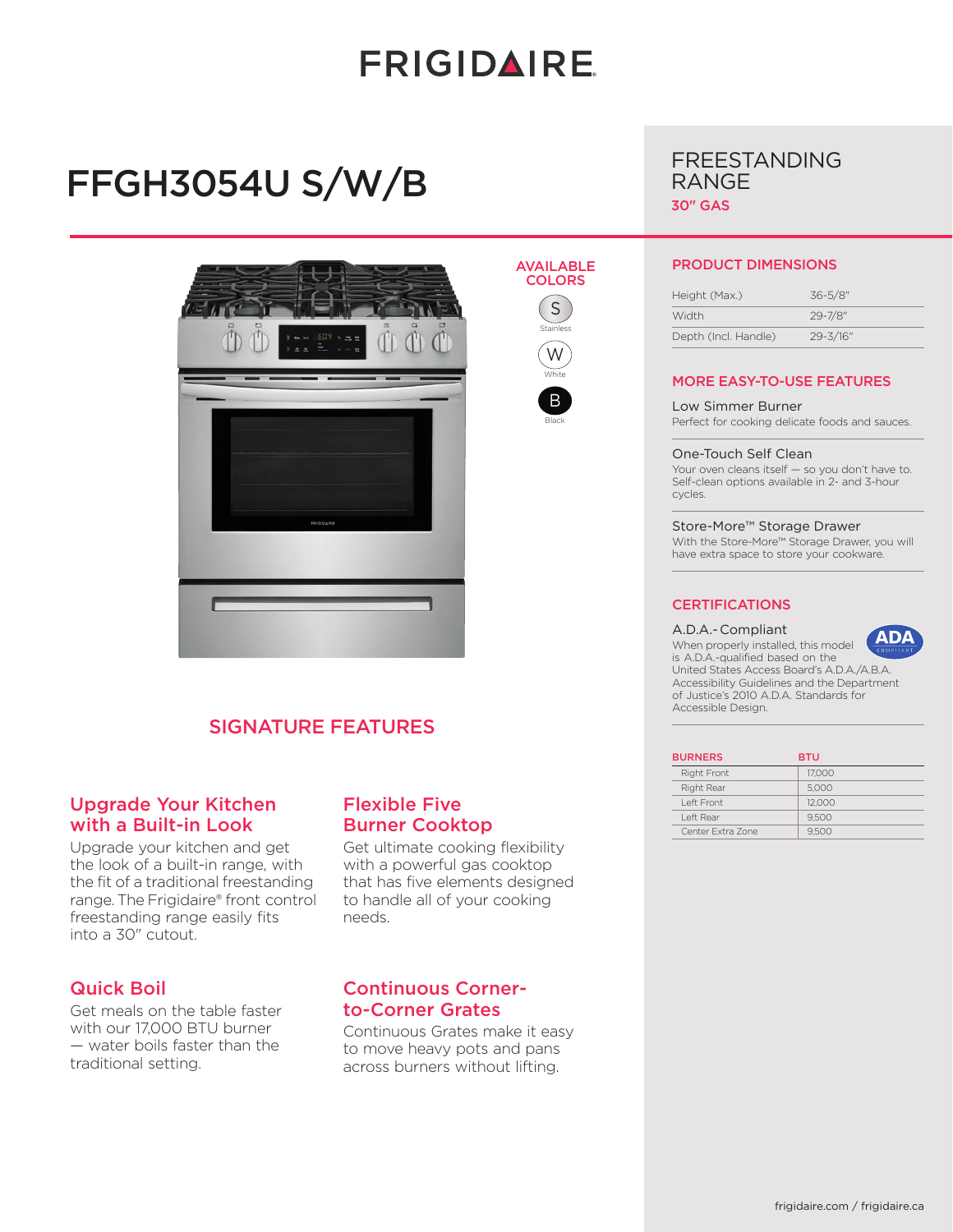# FFGH3054US FREESTANDING RANGE

### 30" GAS

# **FRIGIDAIRE**

#### FEATURES

| Oven Control/Timing System     | Ready-Select® Controls                      |
|--------------------------------|---------------------------------------------|
| Surface Type                   | <b>Black Porcelain</b>                      |
| Sealed Gas Burners             | Yes                                         |
| Grates                         | Cast Iron with<br><b>Black Matte Finish</b> |
| Window                         | Extra-Large                                 |
| <b>Exterior Door Finish</b>    | Stainless                                   |
| Handle Design                  | Stainless                                   |
| Exterior Finish (Side Panels)  | Black                                       |
| Oven Cleaning System           | Self Clean                                  |
| <b>Drawer Functionality</b>    | Storage                                     |
| <b>OVEN CONTROLS</b>           |                                             |
| Bake                           | Yes                                         |
| Broil                          | Yes                                         |
| Delay Start                    | Yes                                         |
| Delay Bake                     | Yes                                         |
| Self-Clean                     | 2, 3 Hour                                   |
| Delay Clean                    | Yes                                         |
| Kitchen Timer                  | Yes                                         |
| <b>Timed Cook Option</b>       | Yes                                         |
| Auto Oven Shut-Off             | 12 Hours                                    |
| Oven Lock-Out                  | Yes                                         |
| <b>COOKTOP FEATURES</b>        |                                             |
| Right Front Burner (BTU)       | 17,000                                      |
| Right Rear Burner (BTU)        | 5,000                                       |
| Left Front Burner (BTU)        | 12,000                                      |
| Left Rear Burner (BTU)         | 9,500                                       |
| Center Extra Zone Burner (BTU) | 9,500                                       |
| <b>OVEN FEATURES</b>           |                                             |
| Capacity (Cu.Ft.)              | 5.0                                         |
| Oven Light                     | 1 Incandescent 40W                          |
| Rack Configuration             | 2 Standard                                  |
| <b>Baking System</b>           | Even Baking Technology                      |
| <b>Broiling System</b>         | Vari-Broil™ (Hi/Lo)                         |
| Bake Burner/Broil Burner (BTU) | 18,000/13,500                               |
| <b>OPTIONAL ACCESSORIES</b>    |                                             |
| LP Gas Conversion Kit          | PN# GRLP4                                   |
| <b>CERTIFICATIONS</b>          |                                             |
| A.D.A. Compliant <sup>1</sup>  | Yes                                         |
| <b>SPECIFICATIONS</b>          |                                             |
| Oven Interior (H x W x D)      | 18-5/8" x 24-3/8" x 19-1/8"                 |
| Power Cord Connection Location | Middle Bottom Rear                          |
| Gas Supply Connection Location | Right Bottom Rear                           |
| Voltage Rating                 | 120V/60Hz/5A                                |
| Amps @ 120 Volts               | 5.0                                         |
| Shipping Weight (Approx.)      | 190 Lbs.                                    |

'When properly installed, this model is A.D.A.-qualified based on the United States<br>Access Board's A.D.A./A.B.A. Accessibility Guidelines and the Department of Justice's 2010<br>A.D.A. Standards for Accessible Design.

#### PRODUCT DIMENSIONS

| эm | Ready-Select® Controls                      | 36-5/8"<br>A-Height (Max.)         |
|----|---------------------------------------------|------------------------------------|
|    | <b>Black Porcelain</b>                      | 29-7/8"<br>B-Width                 |
|    | Yes                                         | 29-3/16"<br>C-Depth (Incl. Handle) |
|    | Cast Iron with<br><b>Black Matte Finish</b> | Depth with Door Open 90°<br>47"    |
|    | Extra-Large                                 | <b>CABINET CUTOUT DIMENSIONS</b>   |
|    | <b>Stainless</b>                            | Height (Standard)<br>36"           |
|    | <b>Stainless</b>                            | Width (Min.)<br>30"                |
|    | <b>Black</b>                                | Depth (Min.)<br>24'                |





*Specifications subject to change. Accessories information available on the web at frigidaire.com / frigidaire.ca Note: For planning purposes only. Always consult local and national electric, gas and plumbing codes. Refer to Product Installation Guide for detailed installation instructions on the web at frigidaire.com / frigidaire.ca.*